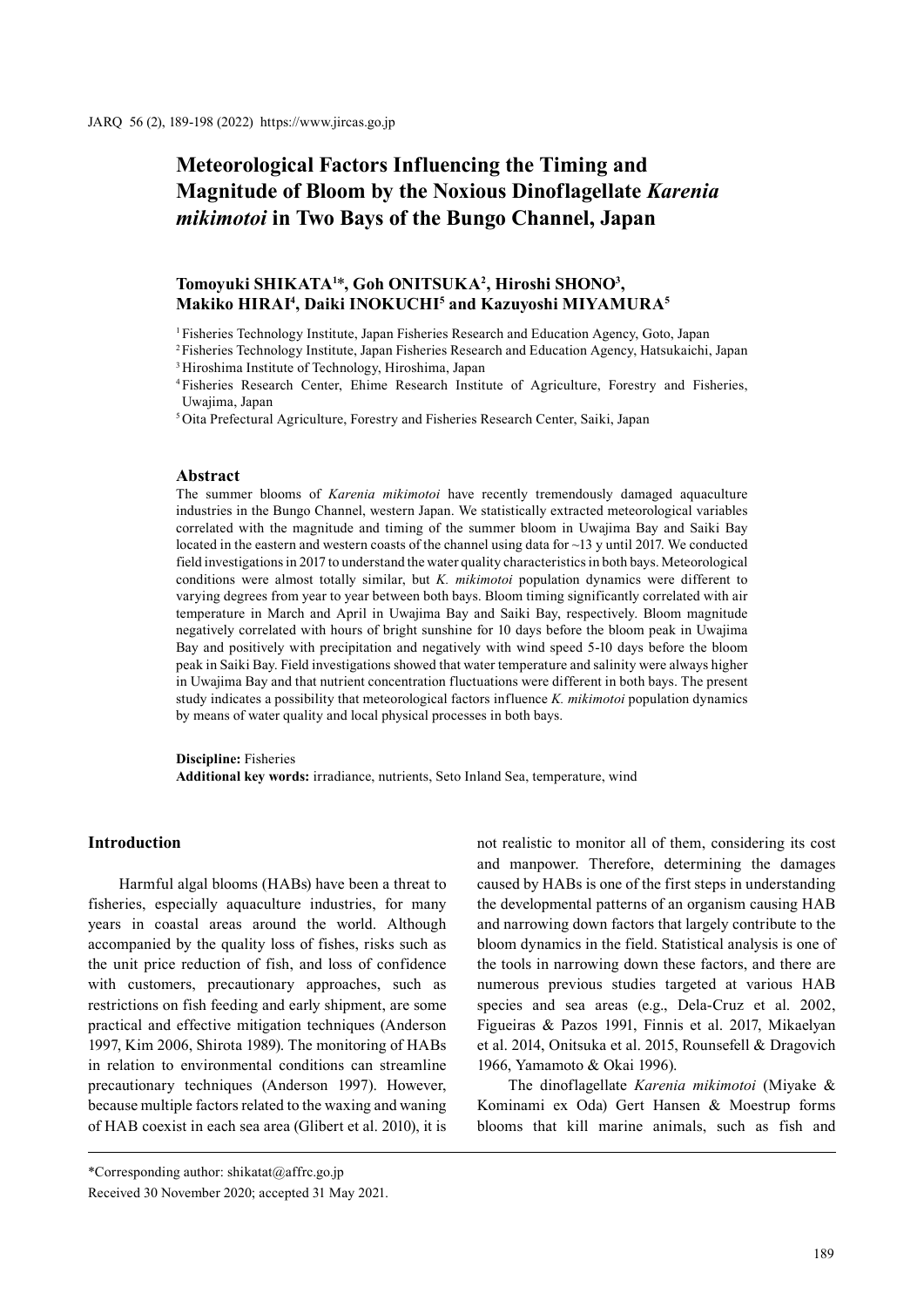shellfish, in the various coastal waters of Europe, America, South Africa, Australia, and Asia (Brand et al. 2012, Li et al. 2019). In China and Japan, this dinoflagellate is responsible for most cases of HABs from 1978 to 2018 (Sakamoto et al. 2021). Studies for a long time have accumulated knowledge about the taxonomy, ecophysiology, and toxicity of this dinoflagellate (e.g., Brand et al. 2012, Gentien 1998, Li et al. 2019). However, orthodox precautionary approaches are needed to be conducted to mitigate damages by *K. mikimotoi* bloom in each field because no specific technique for perfectly avoiding fishery damages has been developed.

Recently, the harmful blooms of *K. mikimotoi* have frequently occurred at the coastal waters of western Japan (Aoki et al. 2017, Li et al. 2017, Sakamoto et al. 2021). Especially, the fishery damage of 2012 in the coastal waters of the Bungo Channel (Fig. 1), a major production area of cultured fishes, such as yellowtail, red seabream, and tuna, in Japan, was the largest during the last decade (> 1.5 billion JPY; Setonaikai Fisheries Management Office 2013). However, there have been few research manuscripts addressing the relationship between *K. mikimotoi* bloom and the environmental factors in the Bungo Channel. Uwajima Bay (Ehime Prefecture) and Saiki Bay (Oita Prefecture) are located in the eastern and western coasts of the channel on a similar latitude (Fig. 1) and suffered areas from *K. mikimotoi* blooms. In the present study, we arranged the data of *K. mikimotoi* cell density in Uwajima Bay and Saiki Bay provided by Ehime and Oita Prefectures, respectively, during the past  $\sim$ 15 y when frequent monitoring of HABs had been conducted and explored meteorological factors closely related to the magnitude and timing of the bloom using correlation analysis. Meteorological factors can basically affect the development of a phytoplankton bloom (Yamamoto & Okai 1996), and consecutive data of them have been accumulated for many years and are therefore

available for statistical analysis (Onitsuka et al. 2015). Moreover, we conducted yearly field investigations during the summer to understand the characteristics of water quality in both bays.

## **Materials and methods**

#### **1. Data used for analysis**

We used the data of *K. mikimotoi* cell densities from 2004 to 2017 in Uwajima Bay and from 2006 to 2017 in Saiki Bay for statistical analyses. The data of Uwajima Bay and Saiki Bay were obtained from irregular spatiotemporal field observations by Ehime Prefectural Fisheries and Experiment Station and Oita Prefectural Agriculture, Forestry and Fisheries Research Center, respectively. The 2011 data in Uwajima Bay was removed from the analysis because the investigational frequency was much lower compared with the other years. In principle, the observations were conducted during daytime at a frequency from weekly to daily from May to August. The seawater for the counting of *K. mikimotoi* cells was sampled at least from surface and/or a depth where chlorophyll fluorescence was at the maximum in the water column on each observatory day. Chlorophyll fluorescence was measured using multiparameter water quality sensors (AAQ-RINKO, JFE Advantech Co., Ltd., Hyogo, Japan). Directly after sampling, the cells of *K. mikimotoi* were counted on a Sedgewick Rafter Cell Counting under a light microscope (magnification: 40× to 200×; ECLIPSE 80i, Nikon Co., Tokyo, Japan).

Meteorological data, such as precipitation, daily averages of air temperature and wind speed, and hours of bright sunshine, at meteorological observatories in Uwajima City and Saiki City were obtained from the website of the Japan Meteorological Agency (http://www. data.kishou.go.jp/etrn/index.html) (Fig. 1).



**Fig. 1. Locations of meteorological observatories (MT) and investigatory stations in Uwajima Bay and Saiki Bay**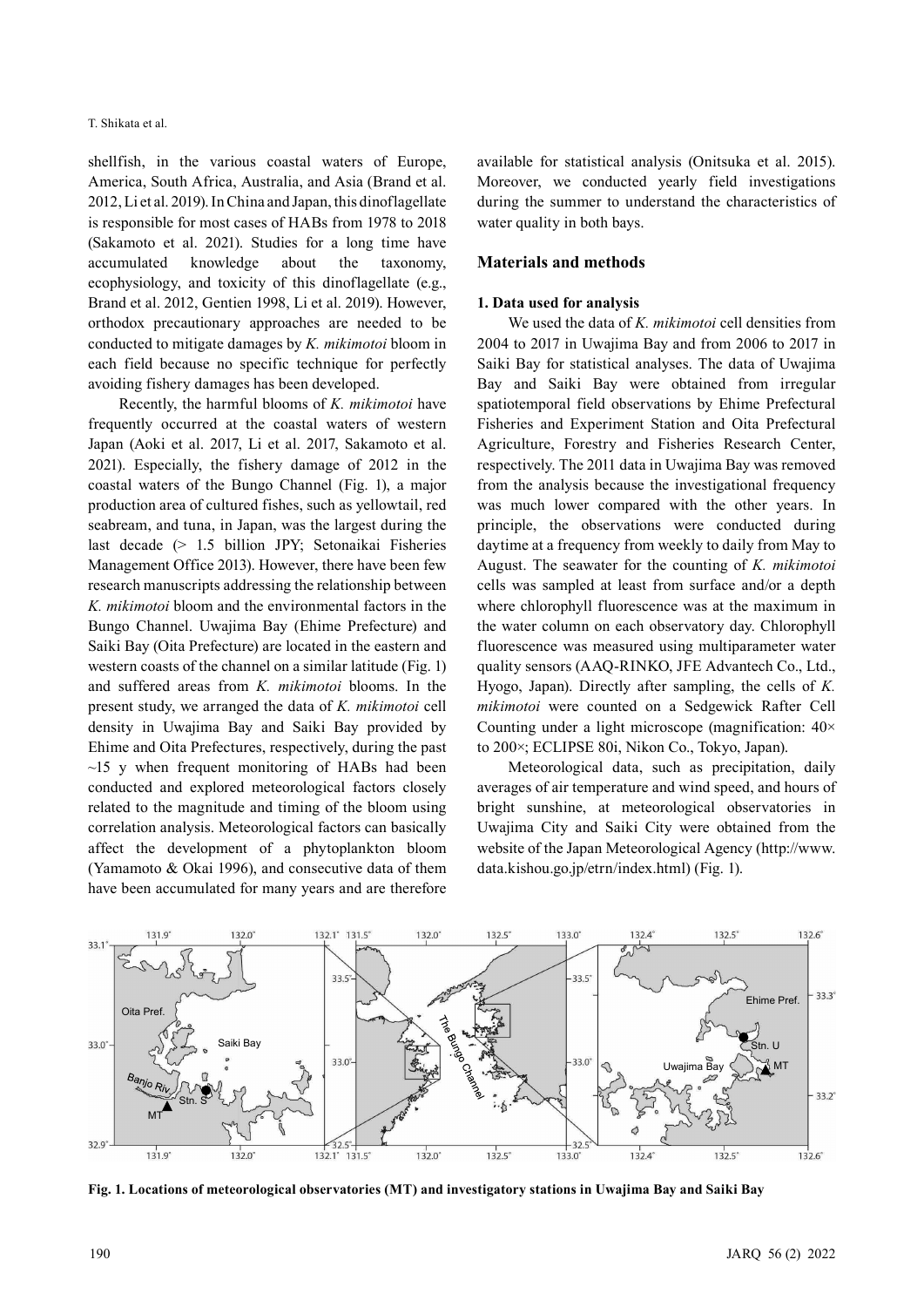## **2. Data analysis**

We extracted days until first cell detection and until the bloom peak of *K. mikimotoi* as indicators of the timings of early growth phase and bloom occurrence and the maximum cell density and bloom duration of *K. mikimotoi* as indicators of bloom magnitude in each year. Days until first cell detection and days until the bloom peak were defined as the numbers of days from January 1 to the day when cell density first reached  $\geq 1$  cell mL<sup>-1</sup> and the number of days from January 1 to the day when the maximum cell density was recorded, respectively, in each year. Bloom duration was defined as the number of days from the day when cell density first exceeded 100 cells mL−1 to the day when cell density of > 100 cells mL−1 was finally observed in each year. The bloom duration of 2007 could not be calculated because the cell density of *K. mikimotoi* was over 100 cells mL−1 at the first day of the investigation in Saiki Bay.

To explore the factors influencing the occurrence of *K. mikimotoi* bloom, we calculated the Spearman's rank correlation coefficients between meteorological variables and *K. mikimotoi* parameters, such as maximum cell density, bloom duration, and days until first cell detection and the bloom peak. Correlation analyses were performed under a level of statistical significance with *P*-value < 0.05 using IBM SPSS Statistics Desktop Version 19.0 for Windows (IBM Japan, Tokyo, Japan).

#### **3. Investigations of water quality**

To understand the characteristics of water quality in Uwajima Bay and Saiki Bay, we conducted field investigations from May to August in 2017. Stn. U and Stn. S, which were empirically recognized as the primary regions of *K. mikimotoi* bloom, were selected as investigatory stations (Fig. 1). Water temperature, salinity, and chlorophyll fluorescence were monthly measured at depths from 0 to 9 m using a multiparameter water quality sensor. Seawater for the analyses of nutrients, such as the dissolved inorganic nitrogen (i.e., the sum of nitrate, nitrite, and ammonium), dissolved inorganic phosphorus, and dissolved silicate, were sampled weekly from subsurface layers (Uwajima Bay: 3-m depth; Saiki Bay: 2- and 5-m depth), where *K. mikimotoi* cells accumulate during the daytime (Aoki et al. 2017, Shikata et al. 2017) using a Kitahara water sampling bottle (Rigosha & Co., Ltd, Saitama, Japan). Nutrient concentrations were determined using an AutoAnalyzer (SWAAT, BL TEC K.K., Osaka, Japan).

## **Results**

#### **1. Variations in the cell densities of** *K. mikimotoi*

The timing and magnitude of *K. mikimotoi* were different to varying degrees from year to year between the two bays (Fig. 2), although meteorological conditions were almost entirely similar (data not shown). For example, in 2013, the maximum cell density in Saiki Bay was 1,855 times as high as that in Uwajima Bay. Days until first cell detection ranged from 130 (2014) to 185 days (2005) in Uwajima Bay and from 130 (2012) to 204 days (2006) in Saiki Bay. Days until the bloom peak ranged from 171 (2013) to 224 days (2017) in Uwajima Bay and from 154 (2016) to 233 days (2011) in Saiki Bay. In both bays, there were significant positive correlations between days until first cell detection and the bloom peak (Fig. 3), but these days had no significant correlations with the maximum cell density and bloom duration. The maximum cell densities of *K. mikimotoi* ranged from 11 (2013) to 310,000 cells mL−1 (2007) in Uwajima Bay and from 3 (2010) to 100,000 cells mL−1 (2007) in Saiki Bay (Fig. 2). Bloom duration ranged from 13 (2008) to 56 days (2017) in Uwajima Bay and from 21 (2016) to 68 days (2017) during years when maximum cell density exceeded 100 cells mL−1. In both bays, there were significant positive correlations between the maximum cell density and bloom duration (Fig. 3), and the bloom durations were > 20 days during years when the maximum cell densities were  $> 10,000$  cells mL<sup>-1</sup>.

#### **2. Meteorological variables selected using the correlation analysis**

We calculated the correlation coefficients between days until first cell detection and until the bloom peak and monthly meteorological variables from January to May, the season before *K. mikimotoi* bloom, in each year (Fig. 4). However, because there were years when *K. mikimotoi* cells were detected in May, the meteorological data from January to April were applied to the correlation analysis with days until first cell detection. There was no significant correlation between days until first cell detection and meteorological variables in Uwajima Bay, but the air temperature in April negatively correlated with days until first cell detection and meteorological variables in Saiki Bay. There were significant negative correlations between days until the bloom peak and air temperature in March in Uwajima Bay and in April in Saiki Bay. Moreover, the wind speed in February positively correlated with days until the bloom peak in Uwajima Bay.

Moreover, we calculated the correlation coefficients between maximum cell density or bloom duration and the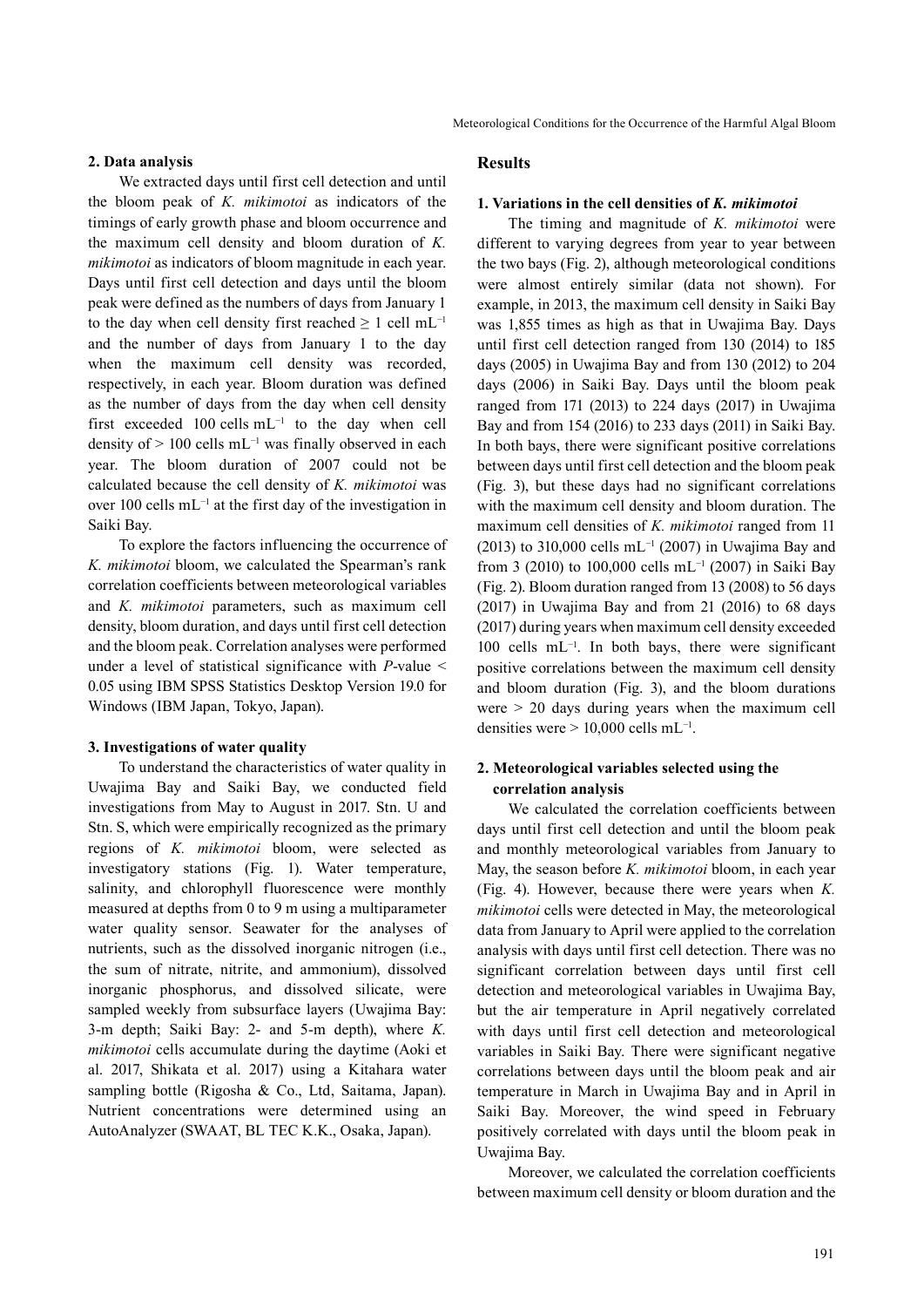

**Fig. 2. Variations in the maximum cell density of** *Karenia mikimotoi* **in Uwajima Bay (gray circle) and Saiki Bay (white circle)**

Larger plots represent maximum cell densities in each year.



**Fig. 3. Relationships between the indicators for the timing of bloom and between the indicators for the bloom magnitude in Uwajima Bay and Saiki Bay** Spearman's rank correlation coefficient (*R*) and *P*-value are also shown.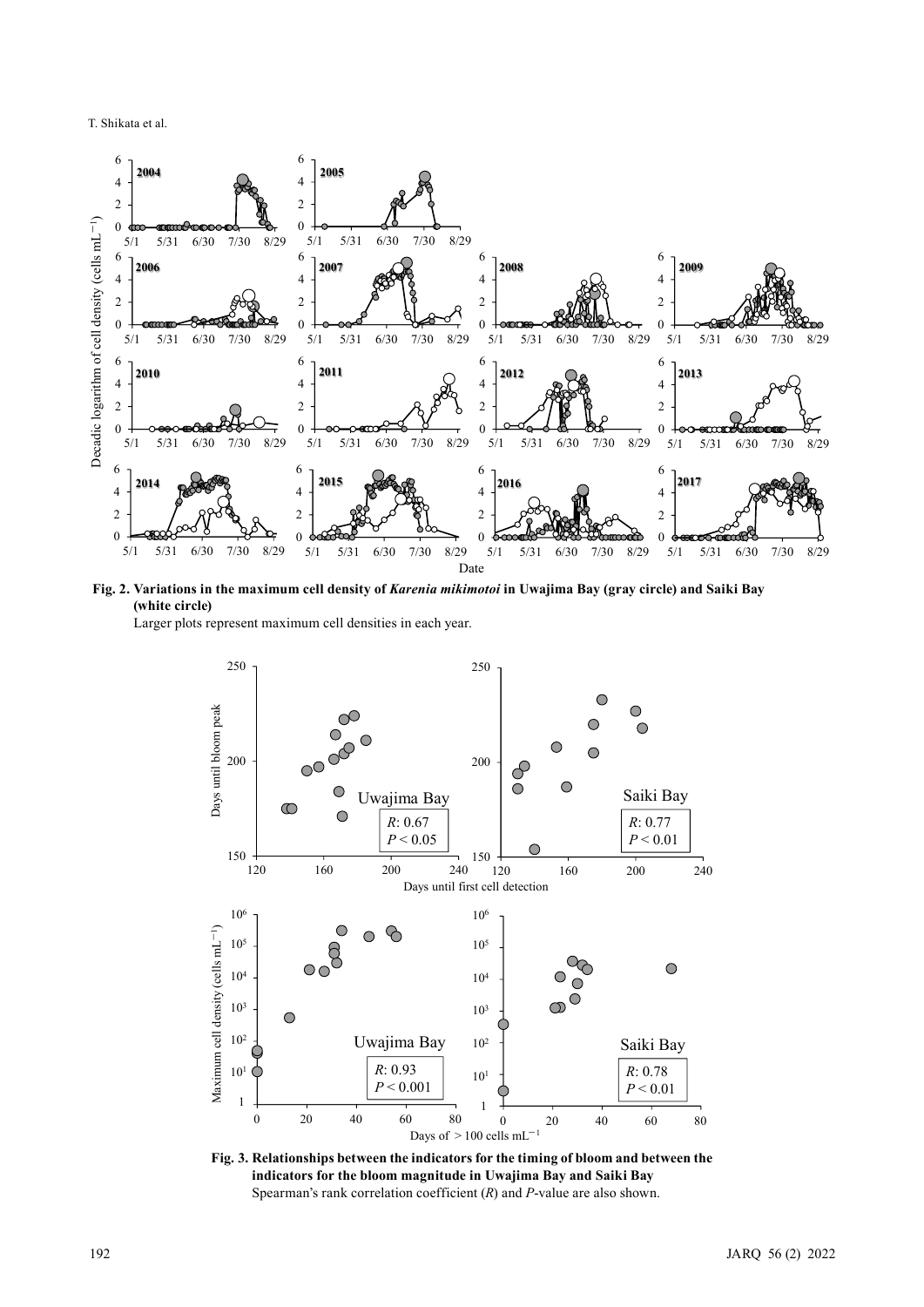meteorological variables 5 (mean: 0-4 days), 10 (mean: 5-9 days), 20 (mean: 10-19 days), and 30 days (mean: 20-29 days) before and after the bloom peak in each year (Fig. 5). Precipitation positively correlated with maximum cell density and bloom duration 5 or 10 days before the bloom peak in both bays, but there were significant correlations only between precipitation and maximum cell density or bloom duration 5 days before the bloom peak in Saiki Bay. The correlation coefficient shifted to negative values in Saiki Bay 10-20 days after the bloom peak; however, it did not shift in Uwajima Bay. The absolute values of the correlation coefficient between air temperature and maximum cell density or bloom duration were low over the period in both bays. There were significant negative correlations between wind speed and maximum cell density 10 days after the bloom peak in Uwajima Bay and 5 days before the bloom peak in Saiki Bay. The correlation coefficient between hours of bright sunshine and maximum cell density or bloom duration increased to negative values 5 and 10 days before the bloom peak in Uwajima Bay and 5 days before and after the bloom peak in Saiki Bay. However, there were significant correlations only between hours of bright sunshine and maximum cell density or bloom duration 5 and 10 days before the bloom peak in Uwajima Bay.

#### **3. Water quality**

There were differences in water quality between Uwajima Bay and Saiki Bay, although the meteorological variables were always similar between the meteorological observatories of Uwajima and Saiki in 2017 (Fig. 6). The water temperature and salinity in Uwajima Bay were always higher than those in Saiki Bay. For nutrient concentrations, the levels were totally similar; however, the fluctuation patterns were different between the two bays. Variations in chlorophyll fluorescence were similar between the two bays.

## **Discussion**

It has been reported that large blooms of *K. mikimotoi* persist for as long as 1-2 months in the waters of China, Japan, and some European countries (Aoki et al. 2017, Davidson et al. 2009, Qi et al. 2004). Similarly, the cell density of > 100 cells mL<sup>-1</sup> were kept for > 20 days during the years with > 10,000 cells mL<sup>-1</sup>, which is lethal for fish and shellfish (Helm et al. 1974, Matsuyama et al. 1998), in Uwajima Bay and Saiki Bay. Moreover, the maximum cell densities of *K. mikimotoi* exceeded 10,000 cells mL−1 nine times in 13 y in Uwajima Bay and six times in 12 y in Saiki Bay. These clearly show that massive blooms of *K. mikimotoi* have occurred frequently

in the two bays recently.

First cell detection and the bloom peak were recorded from the beginning of May to the middle of July and from the beginning of June to the end of August, respectively, in both bays. These timings are roughly similar with those in the other sea areas of western Japan (Aoki et al. 2017, Honjo et al. 1991, Yamaguchi 1994). Similar to the previous study of Honjo et al. (1991), the present study confirmed the positive correlation between the timings of first cell detection and bloom peak. However, these timings had no significant correlation with bloom magnitude, as well as maximum cell density and bloom duration, indicating that different environmental factors may influence the timing and magnitude of *K. mikimotoi* blooms.

Previous studies indicate that most populations of *K. mikimotoi* spend all seasons as vegetative cells in warm embayments (Honjo et al. 1991, Itakura et al. 1990, Nakata & Iizuka 1987, Uchida et al. 1998); therefore, factors influencing the survival and growth of vegetative cells would regulate the population dynamics of *K. mikimotoi* in water columns. Recently, the cyst of this dinoflagellate was found in both laboratory and surface sediments (Liu et al. 2020). However, the encystment rate of artificially formed cysts is low  $(-10\%)$ , and the abundance of cysts in the field was very low; the excystment of cysts from the field was not observed. Moreover, the cyst is physically fragile due to its thin cell wall, and tolerance against adverse conditions, such as low temperature, has not been demonstrated. No report has demonstrated whether *K. mikimotoi* cysts were observed at the bottom sediments of Japanese waters where investigations using the Most Probable Number method have been frequently conducted (e.g., Imai & Itakura 1991, Shikata et al. 2008). Therefore, the growth of vegetative cells in water columns may contribute greatly to the initiation and development of *K. mikimotoi* at coastal areas in Japan in comparison with the germination of cysts.

Temperature is one of the main factors influencing the survival and growth of vegetative cells in *K. mikimotoi* (Yamaguchi & Honjo 1989); a culture strain of *K. mikimotoi* separated from western Japan can grow at ≥ 10°C, and the maximum growth rate is observed at 25°C. Honjo et al. (1991) suggested that the average water temperature from December to March negatively correlated with Julian days when the cell density of *K. mikimotoi* reached 1 cell mL<sup>-1</sup> and 10<sup>3</sup> cells mL<sup>-1</sup> in Gokasho Bay located 400 km-450 km east from Uwajima Bay and Saiki Bay. In Uwajima Bay and Saiki Bay, the air temperature before the bloom season also negatively correlated with days until bloom peak (Fig. 4). However,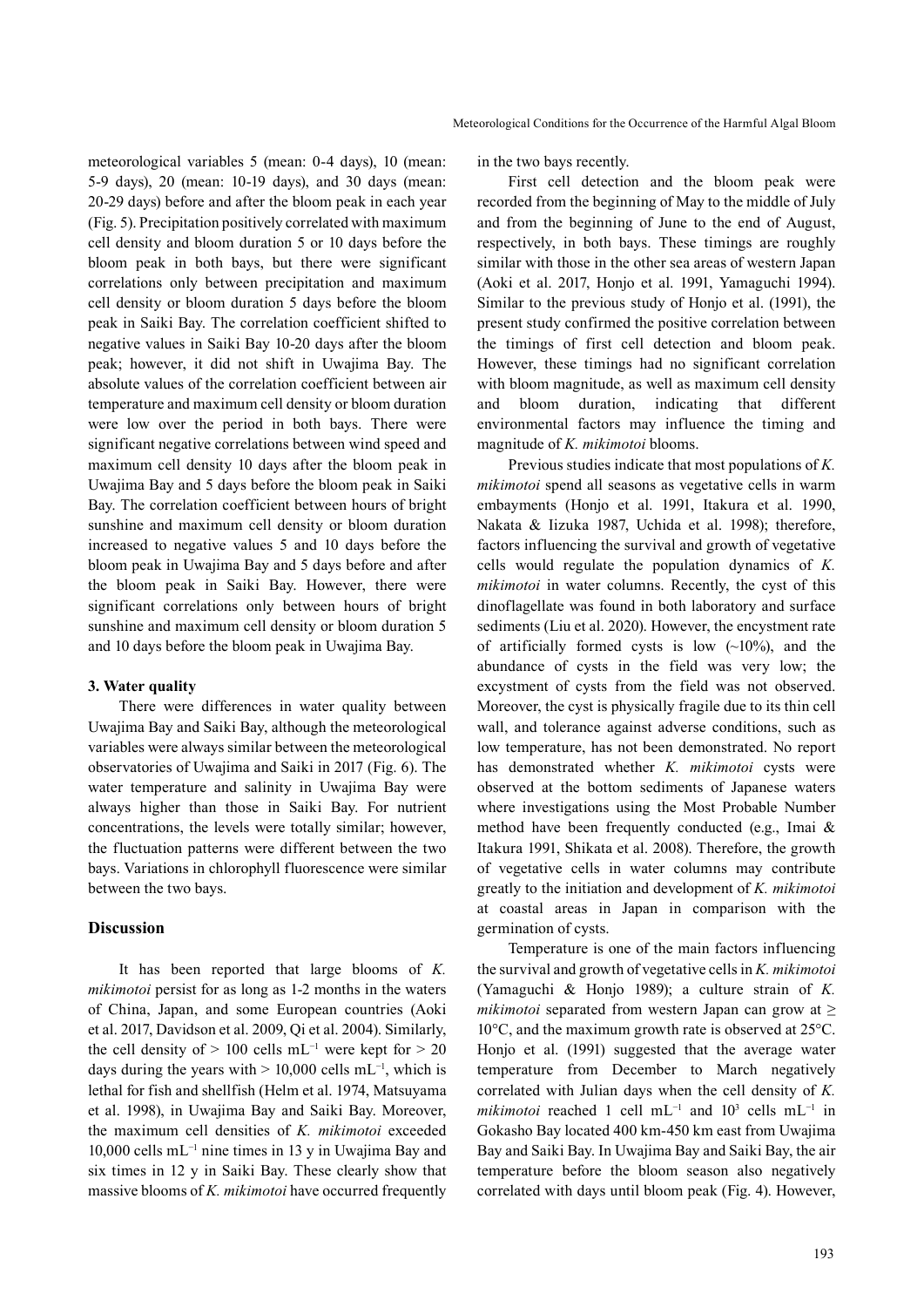the significant correlation between air temperature and days until bloom peak was found only in March in Uwajima Bay and in April in Saiki Bay. The growth rate of *K. mikimotoi* rapidly increases at 15°C-25°C (Yamaguchi & Honjo 1989). The water temperatures around Uwajima Bay and Saiki Bay increase to 15°C-20°C from March to May, and the water temperature around Uwajima Bay has always been higher than that in Saiki Bay (Fig. 6; Suzuki & Takeuchi 2007, Yukihira 2013). These suggest that *K. mikimotoi* populations may temporarily become sensitive to temperature variations during the period of rising water temperature in both bays. Moreover, air temperature negatively correlated with days until first cell detection in Saiki Bay but not in Uwajima Bay (Fig. 4). The minimum water temperature around Uwajima Bay  $(\sim 15^{\circ}C)$  is higher than that in Saiki Bay  $(\sim 13^{\circ}C)$  according to previous long-term investigations (Suzuki & Takeuchi 2007, Yukihira 2013). Therefore, higher water temperatures may mitigate the effects of air temperature on the population dynamics of *K. mikimotoi* from winter to spring.

Conversely, the wind speed in February positively correlated with days until the bloom peak, whereas no meteorological variable correlated with days until first cell detection in Uwajima Bay (Fig. 4). There were cases in which the development of *K. mikimotoi* bloom followed nutrient concentrations after vertical mixing by wind blowing (Kimura et al. 1999), and Nakata & Iizuka (1987)



**Fig. 4. Monthly variations in the Spearman's rank correlation coefficient timing of first detection and bloom peak and meteorological variables (precipitation: prec, air temperature: temp, average wind speed: wind, hours of bright sunshine: irra) in Uwajima Bay (gray circle) and Saiki Bay (white circle)** Asterisks represent correlation with significance (*P* < 0.05).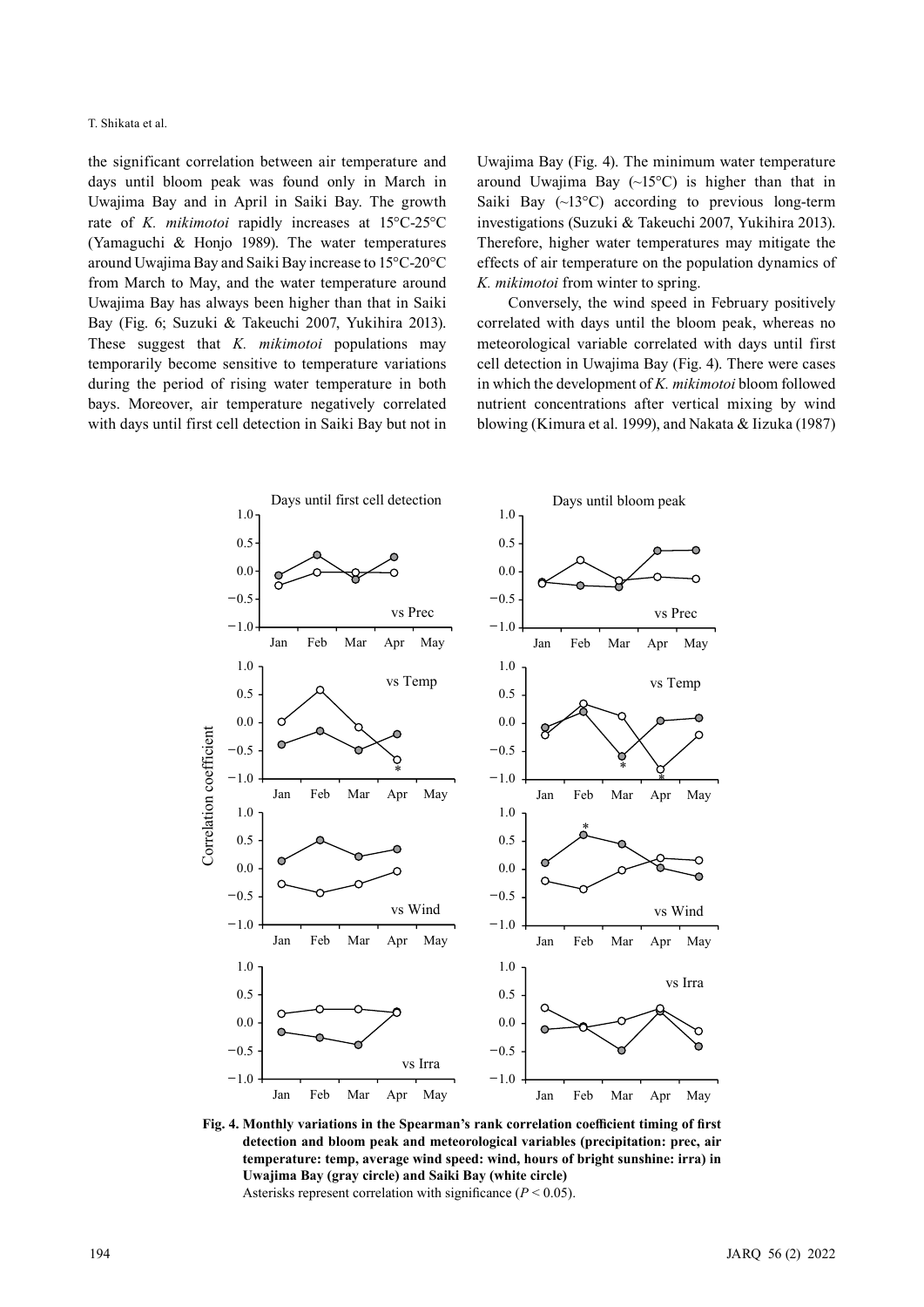suggested that nutrient concentrations may affect the overwinter of motile cells and be responsible for establishing the next generation in spring in Omura Bay, western Japan, on the basis of field investigations and laboratory experiments. Wind direction can influence the development of *K. mikimotoi* bloom; the north wind tends to promote the occurrence of a bloom because the wind weakens the water exchange in Imari Bay, which is open to the north (Suzuki et al. 2008). According to the data of the Japan Meteorological Agency (http://www.data. kishou.go.jp/etrn/index.html), the western wind was predominant in Uwajima Bay, which is open to the west in February of most years. These indicate that wind may influence the maintenance of *K. mikimotoi* population from winter to early summer in Uwajima Bay.

Only meteorological variables within 10 days before and after the bloom peak of *K. mikimotoi* significantly correlated with the magnitude of bloom in the present study (Fig. 5). This corresponds to previous studies that demonstrated that the magnitude of bloom can be greatly influenced by environmental factors just before and after the bloom in *K. mikimotoi* (Barnes et al. 2015, Hartman et al. 2014, Kimura et al. 1999, Ouchi & Takayama 1984, Robin et al. 2013, Vandersea et al. 2020, Vanhoutte-Brunier et al. 2008).

Hours of bright sunshine within 10 days before the bloom peak negatively correlated with the magnitude of the bloom in Uwajima Bay and Saiki Bay, but there was a



**Fig. 5. Short-term variations in the Spearman's rank correlation coefficient between the bloom magnitude and meteorological variables (precipitation: prep, air temperature: temp, average wind speed: wind, hours of bright sunshine: irra) in Uwajima Bay (gray circle) and Saiki Bay (white circle)** Asterisks represent correlation with significance (*P* < 0.05).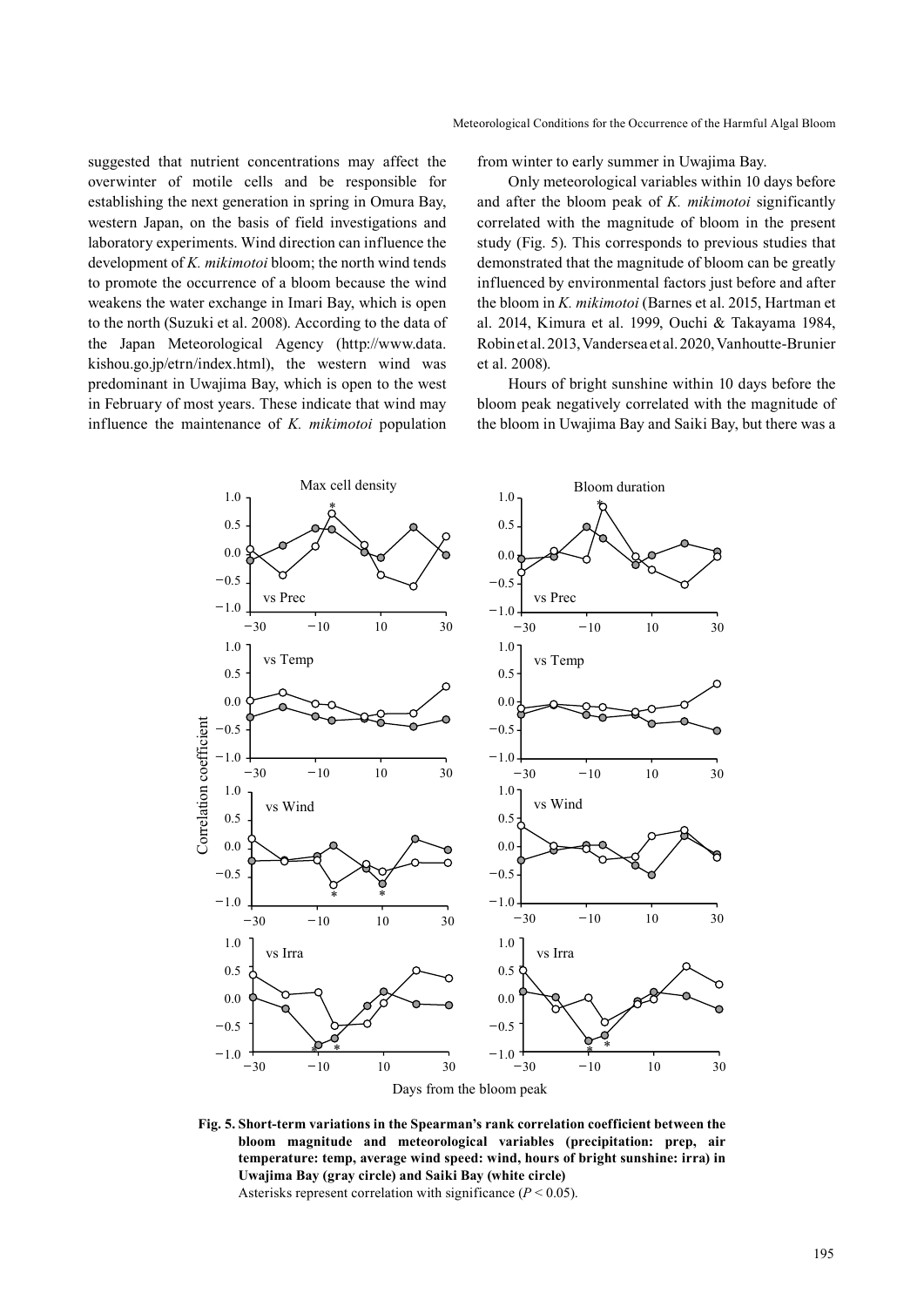significant relationship only in Uwajima Bay (Fig. 5). A previous report indicated that solar radiation before the massive bloom of *K. mikimotoi* was lower than the normal value in Iyo-Nada located ~35 km north from Uwajima Bay (Yanagi et al. 1992). The relationship between hours of bright sunshine and bloom magnitude in the field corresponds to the physiological characteristics of *K. mikimotoi*, i.e., cells can grow at low irradiance (Yamaguchi & Honjo 1989), and cells cannot survive under strong light in a nitrogen-deficient condition (Yuasa et al. 2018). The latter physiological property may be related to the differences in the correlation coefficient between Uwajima Bay and Saiki Bay because nutrient dynamics is greatly influenced by factors other than meteorological phenomena as will be described later.

Precipitation within 10 days before the bloom peak positively correlated with the magnitude of the bloom in both bays (Fig. 5). Massive *K. mikimotoi* blooms following precipitation and then flash from rivers have also been observed in other waters, such as Imari Bay, western Japan (Aoki et al. 2017), Scottish waters (Davidson et al. 2009), and English Channel (Hartman et al. 2014, Barnes et al. 2015). However, there were differences in the correlation coefficient between Uwajima Bay and Saiki Bay; the correlation was not significant in Uwajima Bay (Fig. 5). According to our investigation of water quality in 2017 (Fig. 6), in both bays, the concentrations of nitrogen and phosphorus are usually lower than the half-saturation concentration required for the growth of *K. mikimotoi* (nitrogen: 0.78 μM, phosphorus: 0.14 μM; Yamaguchi 1994), indicating that the growth of *K. mikimotoi* can be limited by nutrient concentration in both bays. However, the short-term fluctuations in nutrient concentrations are likely to differ between the two bays. It is known that nutrient dynamics are influenced by unique physical processes, such as *kyucho*, a sudden swift of current originating from a warm ocean current, the Kuroshio, in Uwajima Bay (Kawabata & Satake 1992, Takeoka & Yoshimura 1988). Water temperature and salinity were always higher during our investigation, indicating that the impacts from the open ocean on water quality may be stronger in Uwajima Bay than in Saiki Bay. Moreover, Uwajima Bay does not have a large river similar to the Banjo River of Saiki Bay (the largest river in the bay; Fig. 1), indicating that the impacts from the river on water quality may be weaker in Uwajima Bay than in Saiki Bay. The differences in the processes of supply and cycling of



**Fig. 6. Variations in meteorological factors and water quality at Stn. U (solid line, gray circle) and Stn. S (dashed line, white circle) in 2017**

Hours of bright sunshine is the moving average for 3 days. Water temperature, salinity, and chlorophyll fluorescence are mean values from surface to 9-m depth. Nutrient concentrations are values at 3-m depth in Stn. U and at mean values of 2- and 5-m depth in Stn. S.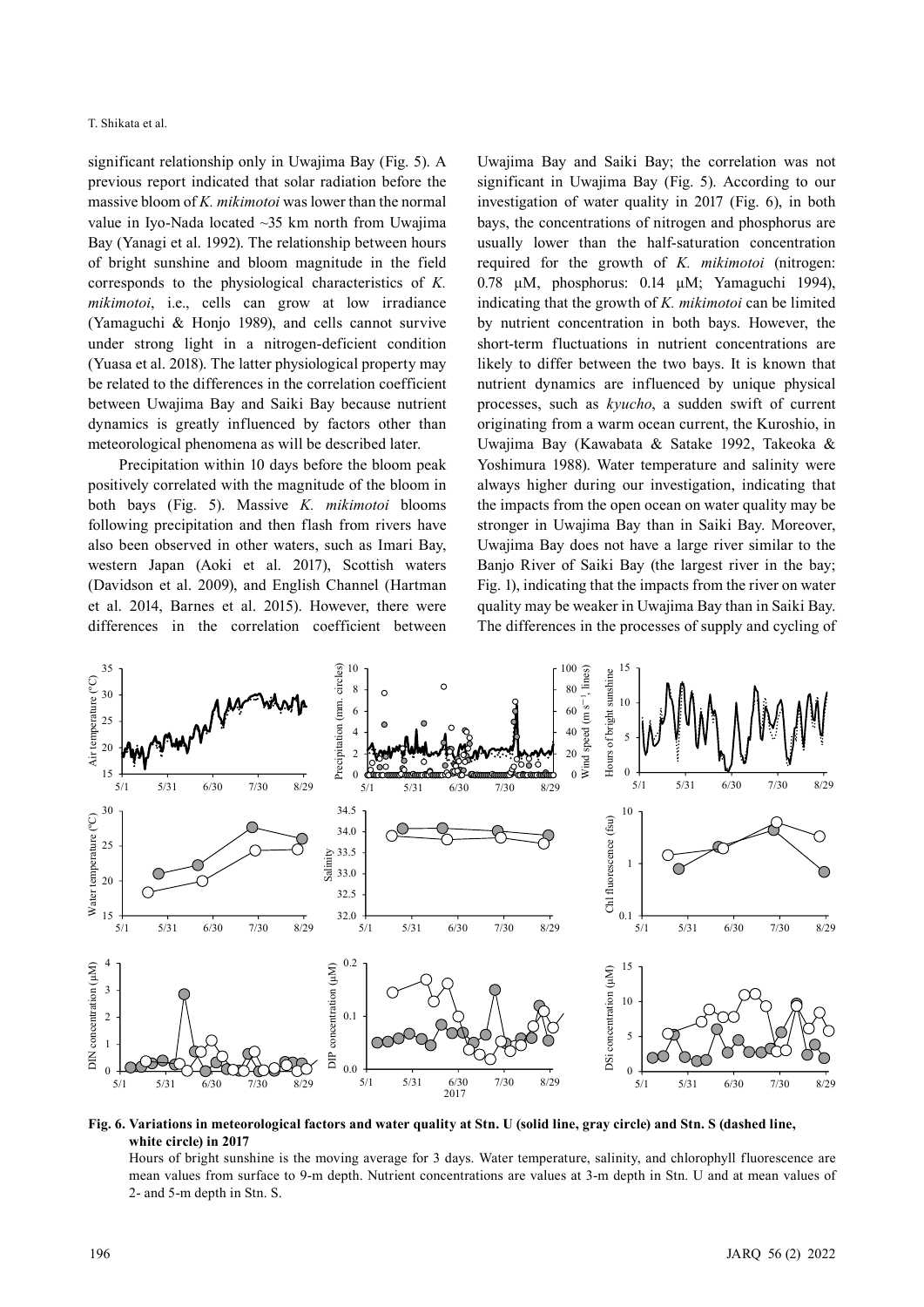nutrients may influence the relationship between meteorological factors and *K. mikimotoi* population dynamics. To demonstrate this hypothesis, detailed field investigations, such as more frequent tracking of nutrient concentrations and quantitative analyses of physical processes, would be needed.

Wind speed 10 days before or after negatively correlated with maximum cell density in both bays (Fig. 5). However, according to the data of the Japan Meteorological Agency (http://www.data.kishou.go.jp/ etrn/index.html), the wind direction in each period varied from year to year. The cells of *K. mikimotoi* swim to accumulate at surface or subsurface layers during the daytime (Koizumi et al. 1996, Shikata et al. 2017). Turbulence by wind can inhibit the cell accumulation of phytoplankton at upper layers (Seliger et al. 1970, Smayda 2002). In the two bays, oceanographic analysis is required to elucidate how wind influences the temporary dynamics of the bloom.

The present study presented some meteorological variables useful for understanding the current and near-future situations of the *K. mikimotoi* bloom in each bay of the Bungo Channel. The meteorological factors influencing the timing and magnitude of *K. mikimotoi* bloom are similar but correlate with period, and the correlation coefficients are different between the two bays. Moreover, the present study indicated that meteorological factors just before and after the bloom strongly influence the magnitude of the bloom and that the investigations of water quality and local physical processes can influence the relationship between bloom timing and magnitude. These suggest that the use of meteorological forecasting and the frequent investigations of water quality, such as nutrients, after the increase in cell density to some extent may help predict the bloom dynamics in the field.

## **Acknowledgements**

We are grateful to Mr. Hiroshi Kume and Mr. Shusaku Ohtake for their help in conducting field investigations. This study was supported by a Grant-in-Aid from the Fisheries Agency of Japan.

#### **References**

- Anderson, D. M. (1997) Turning back the harmful red tide. *Nature*, **388**, 513-514.
- Aoki, K. et al. (2017) Spatio-temporal variations in bloom of the red-tide dinoflagellate *Karenia mikimotoi* in Imari Bay, Japan, in 2014: Factors controlling horizontal and vertical distribution. *Mar. Pollut. Bull.*, **124**, 130-138.
- Barnes, M. K. et al. (2015) Drivers and effects of *Karenia*

*mikimotoi* blooms in the western English Channel. *Prog. Oceanogr.*, **137**, 456-469.

- Brand, L. E. et al. (2012) *Karenia*: The biology and ecology of a toxic genus. *Harmful Algae*, **14**, 156-178.
- Davidson, K. et al. (2009) A large and prolonged bloom of *Karenia mikimotoi* in Scottish waters in 2006. *Harmful Algae*, **8**, 349-361.
- Dela-Cruz, J. et al. (2002) Temporal abundance patterns of the red tide dinoflagellate *Noctiluca scintillans* along the southeast coast of Australia. *Mar. Ecol. Prog. Ser.*, **236**, 75-88.
- Figueiras, F. G. & Pazos, Y. (1991) Hydrography and phytoplankton of the Ría de Vigo before and during a red tide of *Gymnodinium catenatum* Graham. *J. Plankton Res.*, **13**, 589-608.
- Finnis, S. et al. (2017) Spatiotemporal patterns of paralytic shellfish toxins and their relationships with environmental variables in British Columbia, Canada from 2002 to 2012. *Environ. Res.*, **156**, 190-200.
- Gentien, P. (1998) Bloom dynamics and ecophysiology of the *Gymnodinium mikimotoi* species complex. *In* Physiological ecology of harmful algal blooms, eds. Anderson, D. M. et al., Springer, Berlin, Germany, pp. 155-173.
- Glibert, P. M. et al. (2010) Modeling of HABs and eutrophication: Status, advances, challenges. *J. Mar. Syst.*, **83**, 262-275.
- Hartman, S. E. et al. (2014) The role of hydrographic parameters, measured from a ship of opportunity, in bloom formation of *Karenia mikimotoi* in the English Channel. *J. Mar. Syst.*, **140**, 39-49.
- Helm, M. M. et al. (1974) Lugworm mortalities and a bloom of *Gyrodinium aureolum* Hulburt in the eastern Irish Sea, autumn 1971. *J. Mar. Biol. Assoc. U.K.*, **54**, 857-869.
- Honjo, T. et al. (1991) A relationship between winter water temperature and the timing of summer *Gymnodinium nagasakiense* red tides in Gokasho Bay. *Nippon suisan gakkaishi* (*J. Jpn. Soc. Fish. Sci*.), **57**, 1679-1682 [In Japanese with English summary].
- Imai, I. & Itakura, S. (1991) Densities of dormant cells of the red tide flagellate *Heterosigma akashiwo* (Raphidophyceae) in bottom sediments of northern Hiroshima Bay, Japan. *Nihon biseibutsu seitai gakkaiho* (*Bull. Jpn. Soc. Microb. Ecol*.), **6**, 1-7 [In Japanese with English summary].
- Itakura, S. et al. (1990) Seasonal occurrence of the noxious red tide dinoflagellate *Gymnodinium nagasakiense* in Hiroshima Bay, Seto Inland Sea. *Bull. Nansei Natl Fish. Res. Inst.*, **23**, 27-33 [In Japanese with English summary].
- Kawabata, Z. & Satake, M. (1992) Changes in water movement, nutrient concentrations and phytoplankton biomass caused by the kyucho in a bay. *Engan kaiyo kenkyu* (*Bull. Coast Oceanogr*.), **30**, 27-36 [In Japanese with English summary].
- Kim, H. G. (2006) Mitigation and controls of HABs. *In* Ecology of harmful algae, eds. Granéli, E. & Turner, J. T., Springer, Berlin, Germany, pp. 327-338.
- Kimura, B. et al. (1999) Population development of the red tide dinoflagellate *Gymnodinium mikimotoi* in inshore waters of Japan. *Plankton Biol. Ecol.*, **46**, 37-47.
- Koizumi, Y. et al. (1996) Diurnal vertical migration of *Gymnodinium mikimotoi* during a red tide in Hoketsu Bay, Japan. *J. Plankton Res*., **18**, 289-294.
- Li, X. et al. (2017) Detrimental impacts of the dinoflagellate